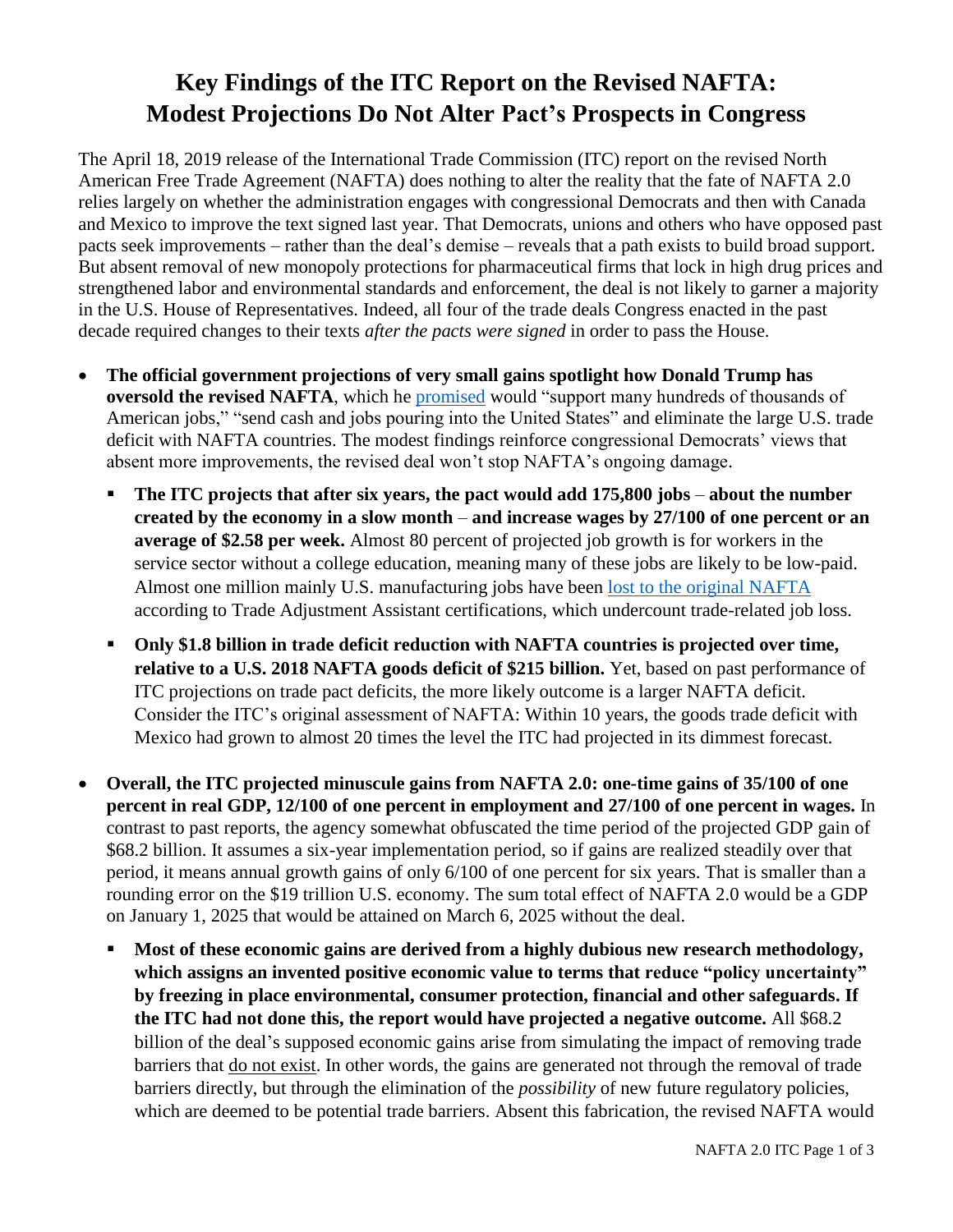have been projected to *lower* the United States' GDP by \$22.6 billion and reduce the number of jobs by 53,900. The very notion that "reducing policy uncertainty" generates economic benefits is questionable. But in this study, these imagined gains also are not balanced against foreseeable downsides, such as financial instability, lower worker productivity from injury or illness, and the like. Perversely, given the focus on "uncertainty" the ITC choose to simply not analyze the impact of one prominent new feature of the deal - its review and sunset provision - that industry attacks as creating new uncertainties to North American trade.

▪ **Absent methodological monkey business, how could a NAFTA revision that involves no major trade barrier elimination be projected to create almost 90 percent of the GDP gains as it predicted for the original NAFTA even though the first deal substantially cut tariffs?** The study also projects almost 50 percent more economic gains than the Trans-Pacific Partnership (TPP), even though the revised NAFTA covers only two other countries with which the United States has had almost no tariffs and has been integrated with for 25 years under NAFTA, while the TPP included 11 nations and involved significant tariffs cuts with Japan, Malaysia and others.

| <b>ITC's Projected Real GDP Gains (in 2017 dollars)</b> |                |  |
|---------------------------------------------------------|----------------|--|
| NAFTA                                                   | \$77.9 billion |  |
| <b>TPP</b>                                              | \$42.7 billion |  |
| <b>USMCA</b>                                            | \$68.2 billion |  |

• **The report then feeds these fabricated gains from the reduction of "policy uncertainty" into the same old computable general equilibrium (CGE) model that for decades has produced rosy ITC projections that have been systematically contradicted by trade pacts' actual outcomes.** The CGE model simply assumes away the very results that have often occurred under past pacts: longterm job loss, trade deficit increases and currency devaluations. By design, the CGE model assumes that the overall U.S. economy remains at full employment, that income inequality and the U.S. global trade balance does not change, and currency values are locked. These assumptions have systematically resulted in ITC trade-pact projections being entirely unrelated to actual outcomes.

| <b>NAFTA: U.S.-Mexico Trade</b> |                             |                              |  |
|---------------------------------|-----------------------------|------------------------------|--|
| 1993 - Baseline                 | <b>ITC Projection</b>       | Actual                       |  |
| \$1.6 billion goods surplus     | \$2.3 billion goods deficit | \$83.7 billion goods deficit |  |
| China-WTO: U.S.-China Trade     |                             |                              |  |
| 1998 - Baseline                 | <b>ITC Projection</b>       | Actual                       |  |
| \$57 billion goods deficit      | \$60 billion goods deficit  | \$281 billion goods deficit  |  |
| <b>U.S.-Korea FTA: Trade</b>    |                             |                              |  |
| 2011 - Baseline                 | <b>ITC Projection</b>       | <b>Actual</b>                |  |
| \$19 billion goods deficit      | \$16 billion goods deficit  | \$22 billion goods deficit   |  |

▪ **IMF economists recently calculated negligible U.S. economic growth gains from the revised NAFTA relying on the same economic model as the ITC, but without the additional assumptions of gains from regulatory freeze.** They found the United States would experience a welfare loss of \$794 million, while Canada enjoys a small gain of \$734 million and Mexico a gain of \$597 million. The IMF study also found a zero percent change in real (inflation-adjusted) GDP for the United States, a 0.02 percent change for Canada and a -0.01 percent change for Mexico.